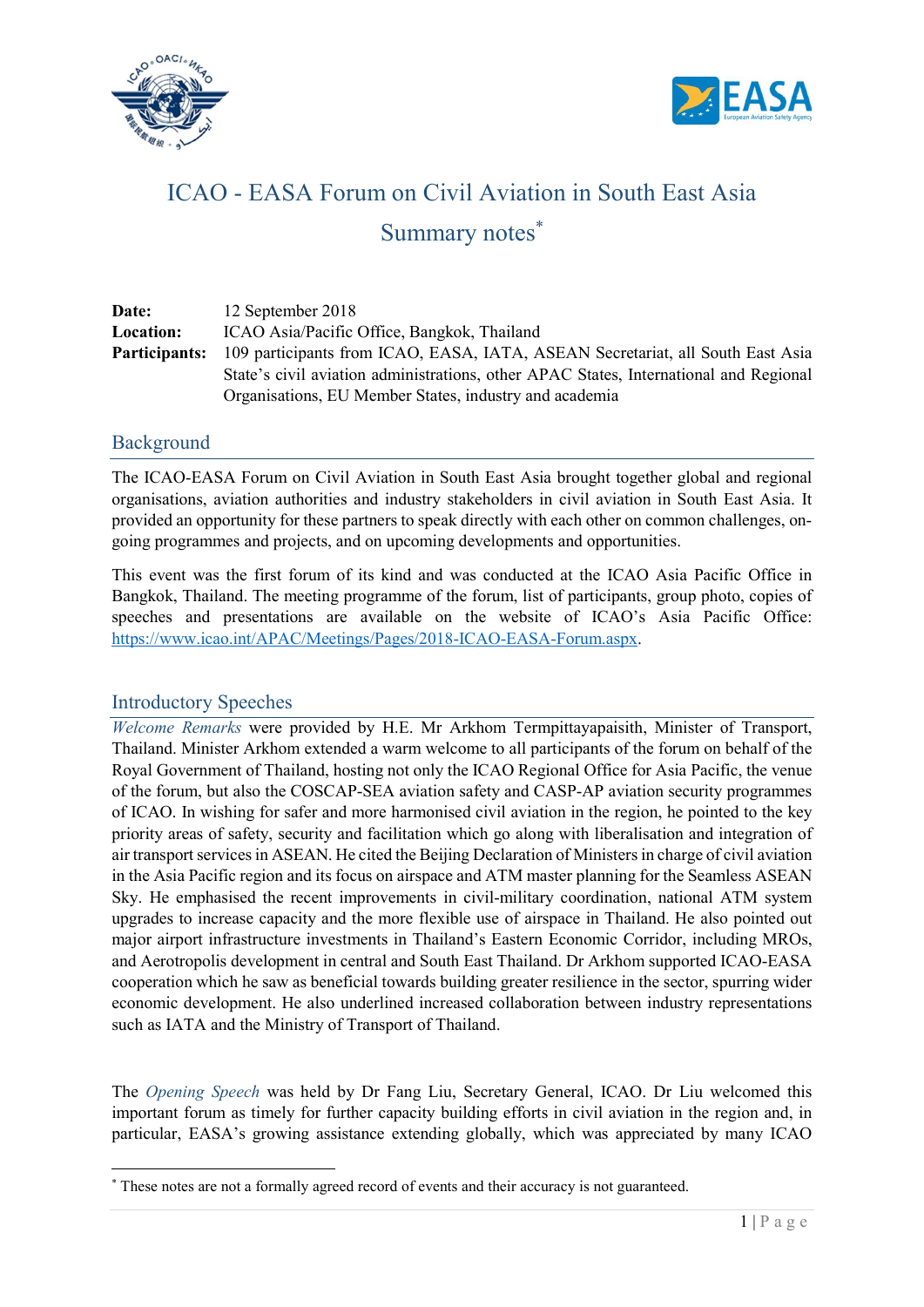



Member States. The challenges of traffic growth, compliance with ICAO's SARPs and enhancing connectivity to further socio-economic growth has to be met through improved collaboration between stakeholders. While such challenges also accompany opportunities, the safety performance of aviation must not be compromised. She pointed to ICAO's full support for further liberalisation, enhancing profitability and expanding the network, particularly in the highly dynamic ASEAN region. She specifically referred to the Beijing Declaration and its focus on ICAO's Global Aviation Safety Plan, its Regional Air Navigation Plan and goals of aerodrome certification by 2020, as well as ICAO's Next Generation of Aviation Professionals programme. Dr Liu emphasised the importance of cooperative mechanisms, including Regional Safety Oversight Organisations, such as COSCAP-SEA, and the growing partnership between ICAO and EASA. She also urged developing increased cyber safety and security so as to reach better resilience to cyber threats. She pointed to the upcoming 13<sup>th</sup> Air Navigation Conference and the  $75<sup>th</sup>$  anniversary of ICAO in 2019.

The Introductory Speech was provided by Mr Patrick Ky, Executive Director, EASA. Mr Ky reported that the forum took place just after the European Union had bestowed an enhanced mandate upon EASA, including in the areas of cyber security and drones. He also highlighted the new capability for EASA to be delegated full aviation safety oversight, should EU Member States so decide. Regional air operator certificates can now also become a reality, which is as important in Europe as in ASEAN. He expressed appreciation for the deepening ties between Europe and ASEAN, sharing single market concepts while recognising the challenges to further improve safety standards and bring about harmonisation. EASA looks forward to the further negotiation and eventual approval of the first blocto-bloc air transport agreement between the EU and ASEAN, which should improve the level- economic playing field and foster fair competition. Enhanced infrastructure and ATM capacity are further challenges encountered by both regions where the EU is sharing its expertise and experience, such as through SESAR-JU. Cyber-security, regulations of drones and emerging new business models are other areas of possible cooperation. He emphasised the excellent experience gained through the earlier AATIP project and pointed towards the new ARISE Plus civil aviation project which focuses on air transport regulatory policy, ATM, aviation safety and security, and support of the Comprehensive Air Transport Agreement being negotiated between the EU and ASEAN. The EU-SEA Aviation Partnership Project, also based in Bangkok, complements these activities supporting partnership, safety and environmental protection.

The Keynote Speech was delivered by Mr Conrad Clifford, Regional Vice President, IATA. Mr Clifford expressed the appreciation of IATA for the growing partnership between ICAO and EASA as was evident in the forum and was pleased with the participation of a wide range of stakeholders in civil aviation in South East Asia, including many of IATA's member carriers. In the face of unprecedented growth and similar or increased traffic projections for the region, the exemplary reaction of Thailand through US\$ 7 Billion investment into infrastructure projects such as airports, railways and roads in its EEC within the next 5 years was described. While global airline profitability was much healthier at present, the picture in South East Asia was mixed, particularly due to infrastructure and corresponding landing slot limitations at major airports, recent fuel price increases and currency depreciation in certain countries. Furthermore, trade war, trade protectionism or higher taxation were seen to be a major threat to further profitability improvements. Mr Clifford underlined the continued priority of aviation safety and he was pleased to point to the 15<sup>th</sup> year anniversary of IATA's IOSA programme and the continuing success of its ISAGO programmes. IATA shared ICAO and EASA's concerns over growing cyber threats. The increased connectivity of aircraft systems poses more risks, which need to be mitigated rather than by curtailing connectivity. A dedicated Aviation Cyber-security Taskforce was recently founded within IATA. IATA also called for a unified framework for the regulation of drones. As regards the ASEAN Single Aviation Market, IATA continues to be fully supportive of open skies and a seamless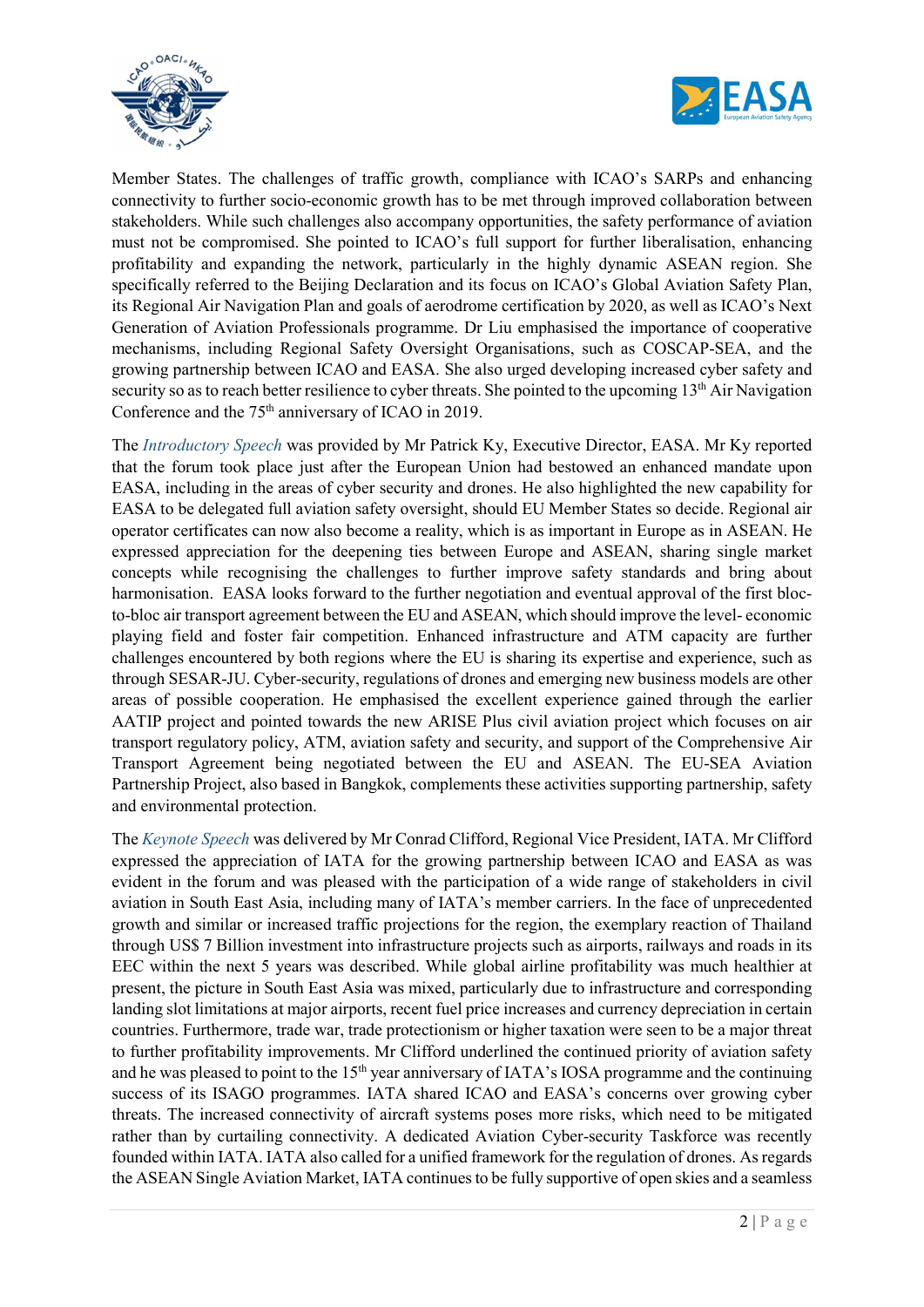



market whilst underlining that the resulting increased traffic needs to be matched by an increased investment in infrastructure, particularly ATM and airports, in order to alleviate growing congestion. Thus, IATA fully supports ASEAN's efforts in ATM master planning, the Mutual Recognition Agreement for Flight Crew Licensing, mutual alignment of aviation security regulations and measures, flexible use of airspace and further liberalisation agreements leading to a Seamless ASEAN Sky. IATA also fully supports enhanced multi-State thinking processes and collaboration and the specific measures cited in the Beijing Declaration, as well as ICAO's various monitoring mechanisms, such as RASG, APANPIRG etc. IATA is also looking forward to continued bilateral meetings with the Ministry of Transport of Thailand as well as the second Ministerial Conference for Ministers in charge of civil aviation in Asia Pacific in India in 2020.

## Summary of the Forum

The forum was divided into three panels, centring across three different themes, and a session on forum conclusions:

Panel 1 - Moving Forward with the ASEAN Single Aviation Market:

The panel looked at the following subjects:

Strengthening the ASEAN Single Aviation Market, Regional cooperation, The concept of the community carrier / regional AOC and A sustainable model for the ASEAN aviation industry.

Panel 1 consisted of:

- 1. Dr Jae Woon Lee, Assistant Professor, Chinese University of Hong Kong
- 2. Mr Michiel Vreedenburgh, Programme Coordinator COSCAP-SEA, ICAO
- 3. Ms Aireen Omar, Deputy Group CEO, Air Asia
- 4. Capt. Jim Sydiongco, Director General, CAA Philippines

The panel was moderated by Tan Sri Dr. Rebecca Fatima Sta Maria, IDEAS, Malaysia. Please refer to the APAC website for copies of the presentations. Questions from the audience on panel topics were responded to and clarifications provided by panellists. The panel reached the following conclusions:

- 1. The ASEAN structure and COSCAP-SEA Steering Committee should provide the fora wherein senior representatives of South East Asia States meet regularly to allow decisions to be made and/or escalated to decision-making bodies in order to deal with the fast approaching regional challenges for civil aviation in the region.
- 2. The Mutual Recognition Arrangement approved by the ASEAN Transport Ministers but limited to Flight Crew Licensing should be considered for expansion to other safety-critical licenses, approvals and certificates, prioritised as necessary.
- 3. Reinforce the COSCAP-SEA Programme as the platform for South East Asia States civil aviation safety regulators in close cooperation and coordination with the ASEAN framework.
- 4. The ICAO COSCAP-SEA Programme, which assists States with aviation safety oversight, should be strengthened by the Member States and the support Partner States, International and Regional Organisations, and industry, in its role as a Regional Safety Oversight Organization to support regional harmonization, design and implementation of mutual recognition and validation mechanisms, and with possible future delegation by States to provide operational assistance safety oversight functions.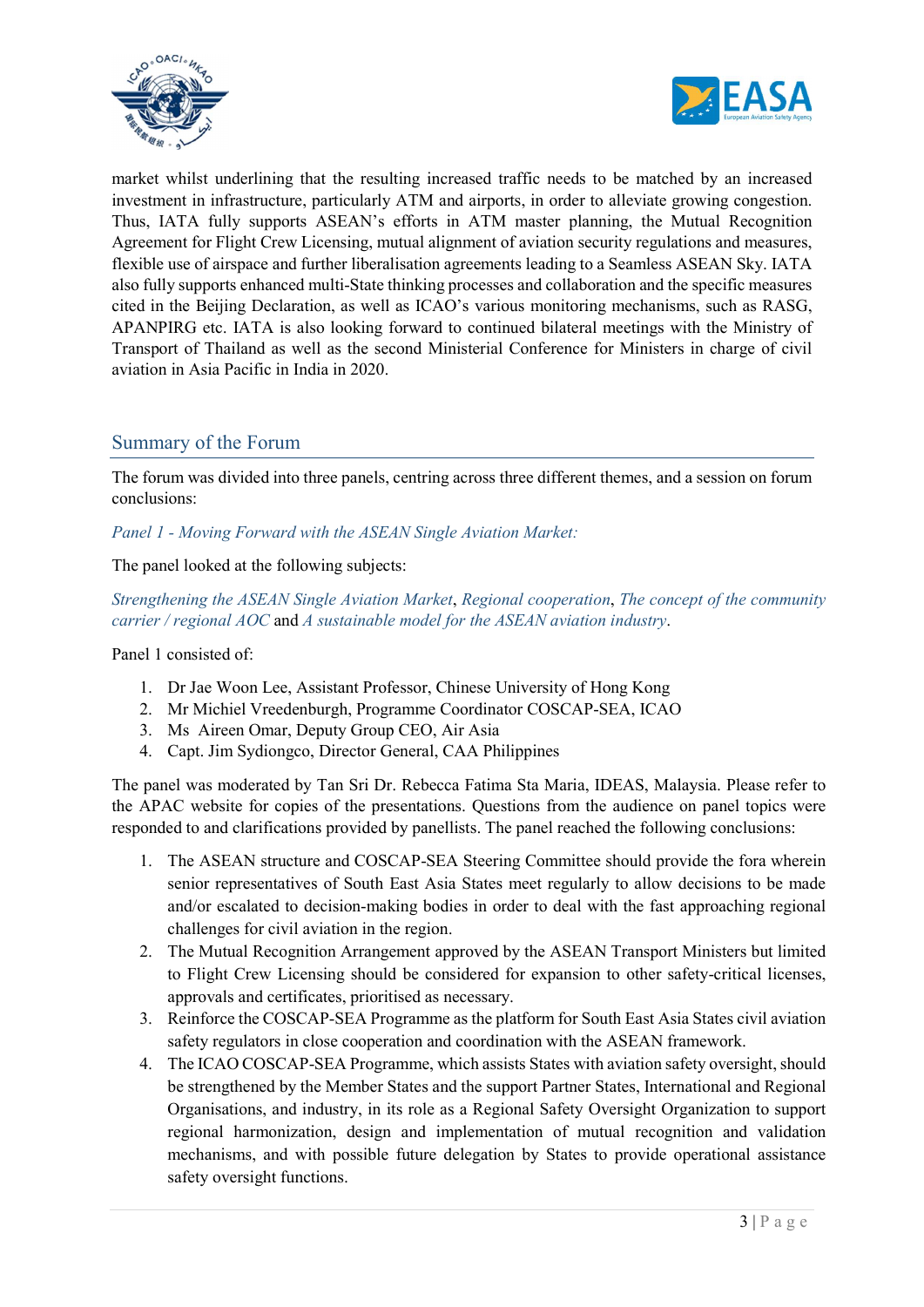



5. The next steps necessary for advancing the concept of 'Community Carrier' should be detailed, including how to best enhance private sector participation.

#### Panel 2 - Moving Towards a Seamless ASEAN Sky

The panel looked at the following subjects: ICAO Global Air Navigation Plan – towards interoperability and harmonization, Implementing the ASEAN ATM Master Plan, Air Traffic Flow Management and The Single European Sky.

Panel 2 members consisted of:

- 1. Mr Stephen Creamer, Director Air Navigation Bureau, ICAO
- 2. Mr Bountaeng Symoon, Deputy Director General, DCA Lao PDR
- 3. Mr Sunun Nimfuk, Senior Director, AeroThai
- 4. Mr Florian Guillermet, Executive Director, SESAR-JU

The panel was moderated by Mr Luc Tytgat, Strategy & Safety Management Director, EASA. Please refer to the APAC website for copies of the presentations. Questions from the audience on panel topics were responded to and clarifications provided by panellists. The panel reached the following conclusions:

- 1. The challenge of traffic growth should be tackled in part through the ASEAN ATM Master Plan with more detailed State-level and where possible, collaborative plans that are closely aligned with the regionally-agreed timelines and applicable elements of the ICAO Asia/Pacific Seamless ATM Plan and the Global Air Navigation Plan, which describe how ASEAN States will implement these elements, in order to meet the expectations of the Beijing Declaration.
- 2. Air Traffic Flow Management in South East Asia should be advanced, reaping early benefits, through a harmonized plan that is compliant with the Asia/Pacific Framework for Collaborative ATFM, and an integrated CNS approach.
- 3. Aviation partnerships should be enhanced so as to tap into additional resources such as the EU-South East Asia Partnership Project to implement the ASEAN ATM Master Plan.
- 4. Stakeholders should be engaged before regulations are promulgated, to determine the benefits and costs, expected service improvements, and aircraft equipage as applicable, in accordance with the Asia/Pacific Seamless ATM Plan.
- 5. Reinforce the ICAO APAC RO, RSO and APANPIRG as the platform for regional ATM planning in close cooperation and coordination with the ASEAN framework

#### Panel 3 - Thematic Challenges in Civil Aviation:

The panel looked at the following subjects: Coping with traffic growth, Moving ahead with CORSIA, Emerging risks, Aviation and digitalisation.

Panel 3 members consisted of:

- 1. Dr Chula Sukmanop, Director General, CAA Thailand
- 2. Mr Arun Mishra, Regional Director, ICAO
- 3. Mr Patrick Ky, Executive Director, EASA
- 4. Mr Kevin Shum, Director General, CAA Singapore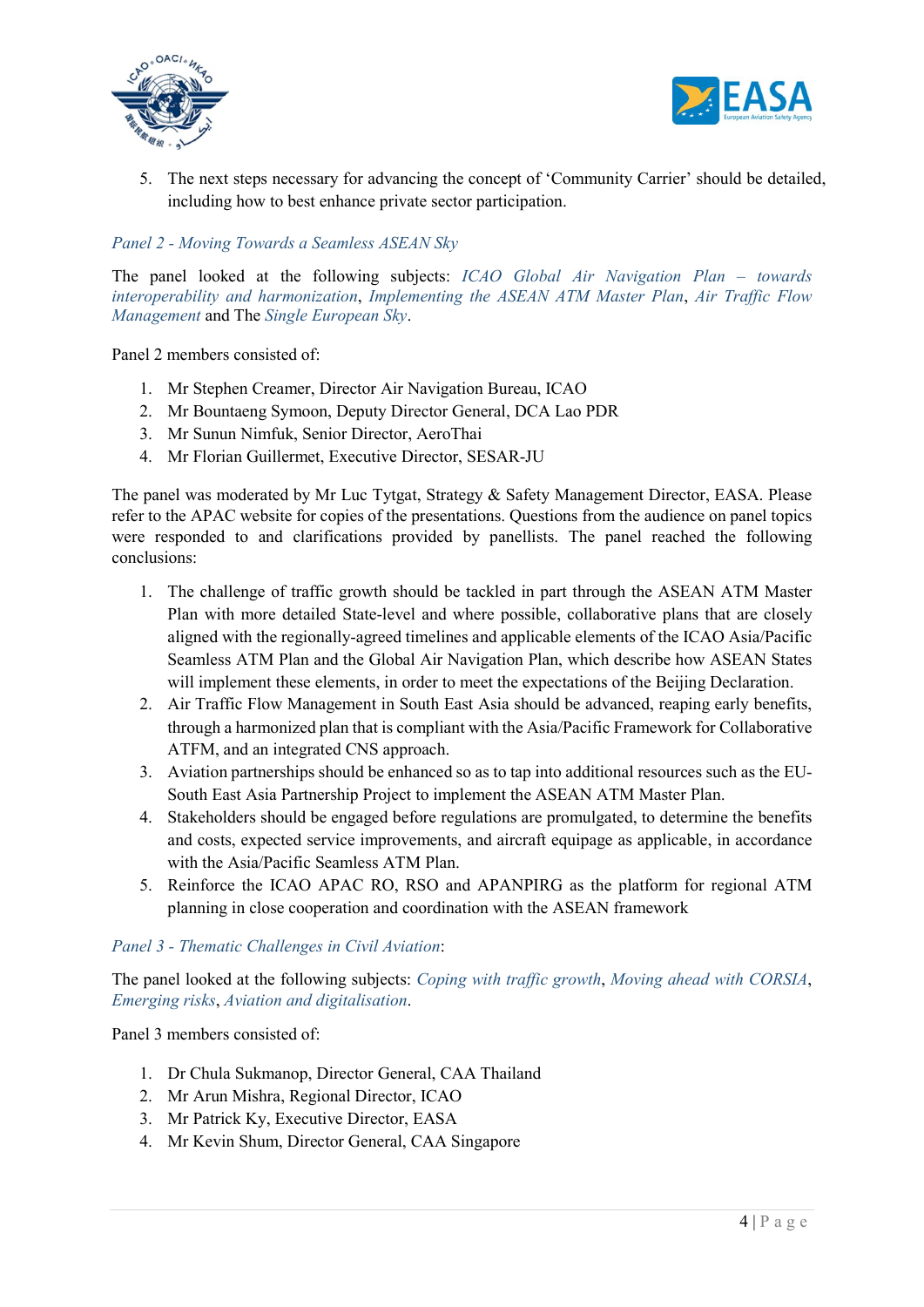



The panel was moderated by Mr Conrad Clifford, Regional Vice-President, IATA. Please refer to the APAC website for copies of the presentations. A video on ICAO's CORSIA programme was shown. Questions from the audience on panel topics were responded to and clarifications provided by panellists. The panel reached the following conclusions:

- 1. The economic benefits of civil aviation, including practical approaches, should be utilised in convincing Ministries of Transport to appropriately resource civil aviation administrations.
- 2. Work towards CORSIA should be accelerated in view of the limited time frame available for commencement of its implementation.
- 3. Data driven, risk-based and performance-oriented approaches should be utilised by regulators to cope with resource challenges.
- 4. Digitisation of civil aviation, including the use of artificial intelligence, should be utilised in order to further drive cost reductions while safeguarding data against cybercrimes.

## Conclusions of the Forum

The concluding panel consisted of the following members:

- 1. Mr Arun Mishra, Regional Director, ICAO
- 2. Mr Patrick Ky, Executive Director, EASA
- 3. Tan Sri Dr Rebecca Fatima Sta Maria, Senior Policy Fellow, ERIA/ IDEAS, Malaysia
- 4. Mr Luc Tytgat, Strategy & Safety Management Director, EASA
- 5. Mr Conrad Clifford, Regional Vice President, IATA

In addition to reviewing the above conclusion, the panel concluded the forum has proven to be an excellent platform for major stakeholders in South East Asia to discuss opportunities and challenges in civil aviation and should be held annually, possibly rotating among South East Asia States.

## Group photo